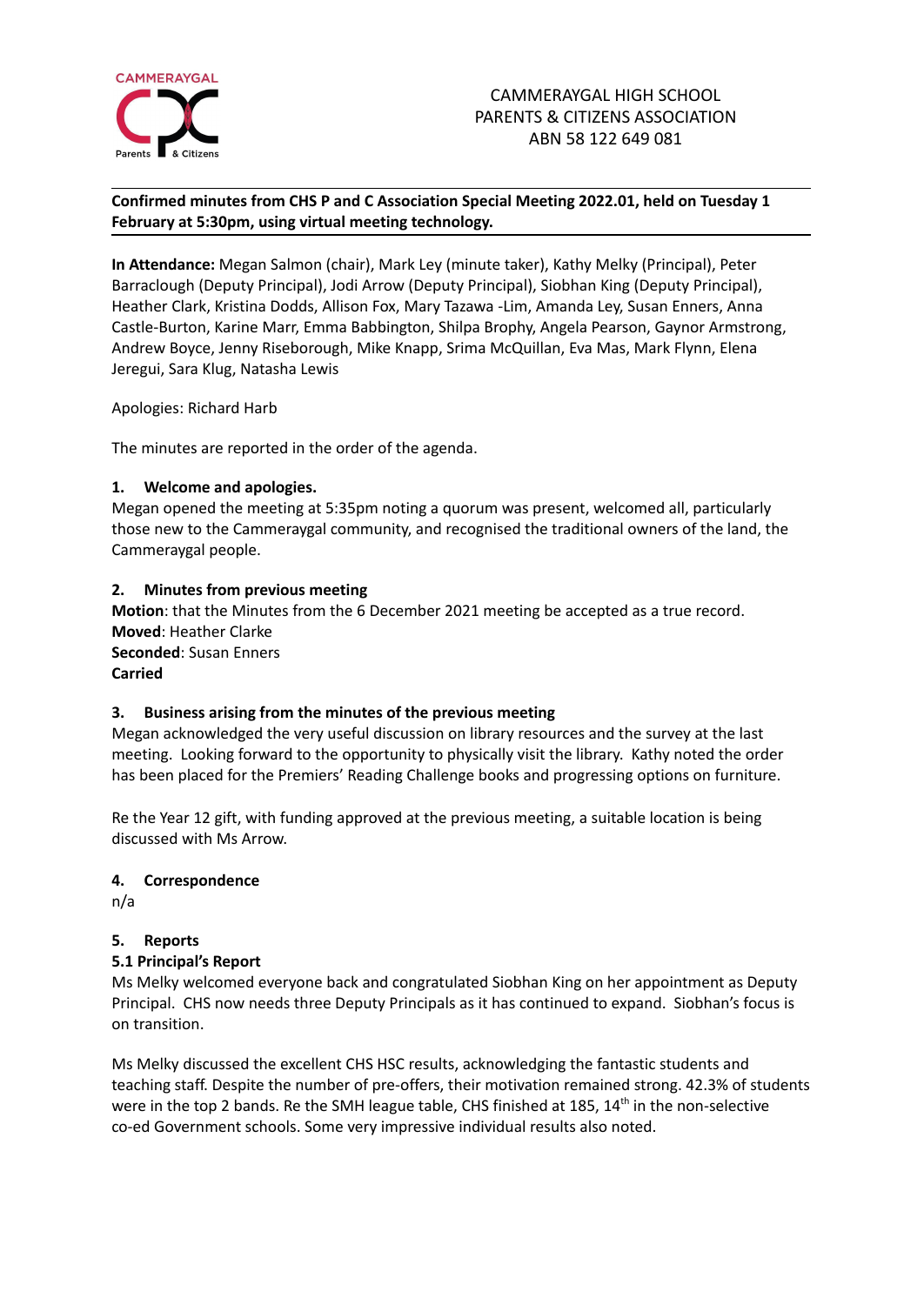

# CAMMERAYGAL HIGH SCHOOL PARENTS & CITIZENS ASSOCIATION ABN 58 122 649 081

In terms of the COVID back-to school arrangements, RATs all collected and expected to continue for at least the next four weeks. They are optional but strongly encouraged. Students should also be monitoring for symptoms and notify the school if there is a positive test result. Masks are mandatory for students and staff. Students will remain in their year cohorts. Swimming carnival will unfortunately be competitors only. Also, unfortunately recreational sport has been postponed with payments refunded. Isolating students can access the Google Classroom learning from home hubs.

Ms King described the new year 7 students, 148 in total, as fantastic. Wellbeing activities, including information on cyber safety, about to commence. A Year 7 parents whats-ap group and the parents facebook community discussed.

Mr Barraclough advised that the West Street upgrade is commencing the coming weeks. The COLA is also not too far away.

#### **5.2 President's report**

Megan noted two open vacancies to the support the P&C in the Sports Subcommittee and in the Vice President role. A great way to meet other parents, contribute and get closer to the school community. We're looking to make more strategic investment in supporting the school during 2022.

#### **5.3 Treasurer's report**

The Treasurer's report noted the great handover from Angela. Still a strong surplus in the P&C account and looking to resolve outstanding commitments (\$120k).

#### **5.4 Subcommittee Reports**

#### **Social Committee**

Richard was an apology and Megan noted that we're working with the school on a date for a Welcome Drinks in Term 2.

#### **Uniform subcommittee**

Mary advised a date for the next uniform sale has not been set but hoping to do three sales this year.

#### **Sport Committee**

Anna noted she is still supporting Hettie in the Sports Administrator role until a replacement is found. Sport program up and running with Basketball trails occurring.

#### **Wellbeing Committee**

Karine is looking forward to another year of supporting the school's wellbeing initiatives with programs like Tomorrow Man/Woman.

#### **Environment Subcommittee**

Kristina noted the tunnel works and activity with the North Sydney Council and other community groups. .

#### **Communications Subcommittee**

Susan discussed the year 7 group and orientation details.

#### **6. General Business**

#### **6.1 Next Meeting**